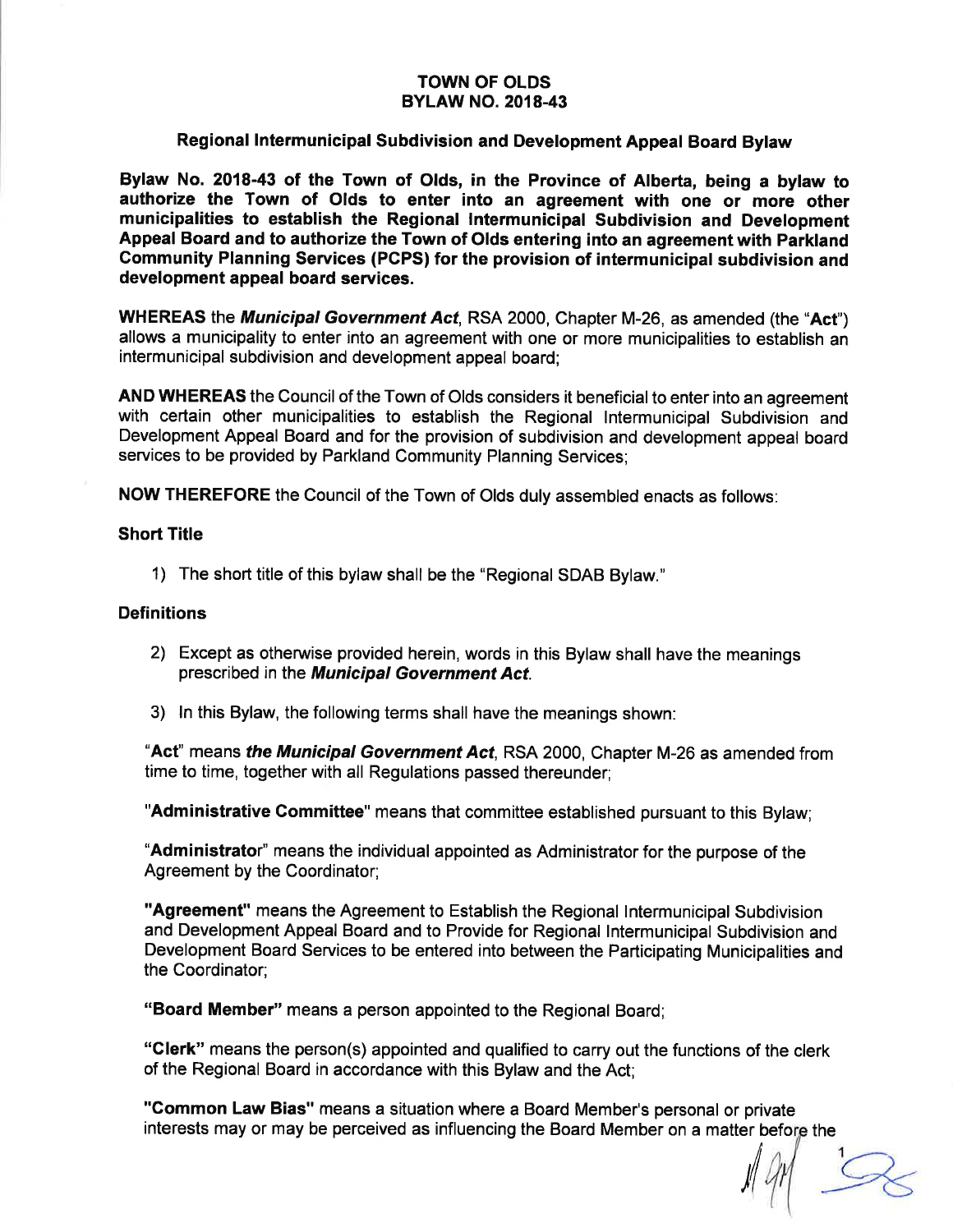Regional Board including but not limited to: direct or indirect Pecuniary lnterest, prejudgment, closed mindedness, undue influence, relationship with any of the parties involved in the matter including family members, close friends and business associates;

"Gonflict of lnterest" means both Common Law Bias and Pecuniary lnterest;

"Coordinator" means the Parkland Community Planning Services;

"Designated Officer" has the same meaning as in the Act;

"Development Authority" has the same meaning as in the Act;

"Municipal Planning Commission" has the same meaning as in the Act;

"Municipality" means the municipal corporation of the Town of Olds together with its jurisdictional boundaries, as the context requires;

"Panel" means a panel of the Regional Board consisting of either three (3) or five (5) Board Members;

"Participating Municipality(ies)" means the municipalities which are parties to the Agreement;

"Pecuniary Interest" has the same meaning as prescribed in Part 5, Division 9 of the Act;

"Presiding Officer" means that Board Member who is chairing a Regional Board or Panel meeting;

"Regional Board" means the Regional lntermunicipal Subdivision and Development Appeal Board established pursuant to the Agreement and this Bylaw;

"Resident" means an individual who lives in a Participating Municipality on a daily and permanent basis and whose primary residence is located within a Participating Municipality;

"Subdivision Authority" has the same meaning as in the Act; and

"Subdivision and Development Appeal Board" has the same meaning as in the Act.

### Establishment of the Regional Board and Composition

- 4) The Municipality is hereby authorized to enter into the Agreement with the Participating Municipalities to establish the Regional lntermunicipal Subdivision and Development Appeal Board for the purpose of exercising the functions of the Subdivision and Development Appeal Board in accordance with the Act and for the provision of Regional lntermunicipal Subdivision and Development Appeal Board services by Parkland Community Planning Services.
- 5) The Regional lntermunicipal Subdivision and Development Appeal Board is hereby established and authorized to exercise the functions of the Subdivision and Development Appeal Board for the Municipality in accordance with the Act.
- 6) The Regional Board shall be composed of a minimum of five (5) Board Members and a maximum of twelve (12) Board Members

 $\approx$  N/M/2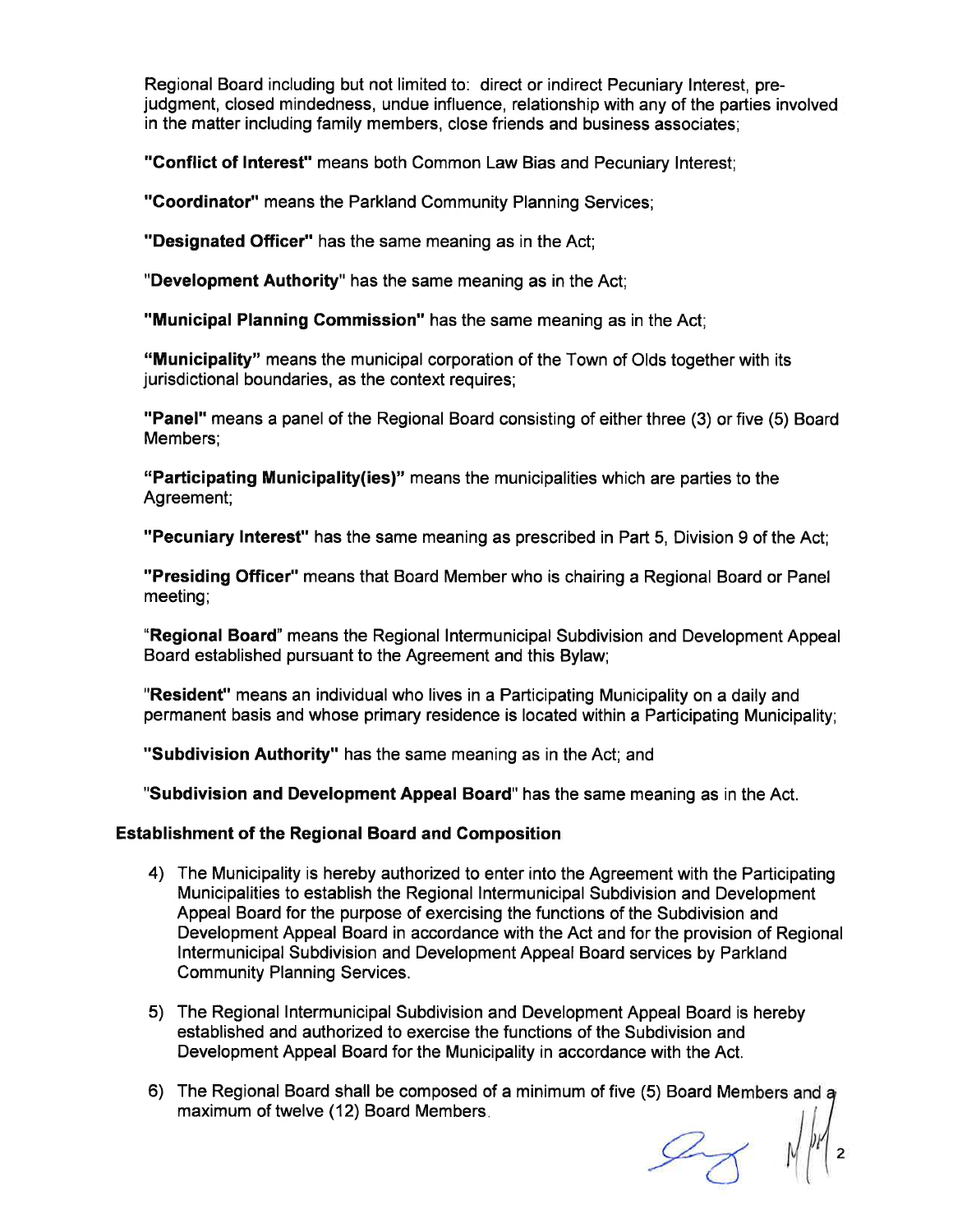7) lt is preferred, but not required, that one Member who is a resident of the Participating Municipality be appointed from each Participating Municipality.

### Powers and Duties of Board

- 8) The Regional Board shall hear and decide upon appeals made with respect to <sup>a</sup> decision made by the Subdivision Authority and the failure or refusal to make a decision by the Subdivision Authority in accordance with the Act.
- 9) The Regional Board shall hear and decide upon appeals made against a decision or order made by the Development Authority and the failure or refusal to make a decision by the Development Authority in accordance with the Act.

### **Administrative Committee**

- 10) The Administrative Committee is hereby established
- 11) The Administrative Committee shall consist of all the Participating Municipalities' Chief Administrative Officers or their respective designates.
- 12) The Administrator or his/her designate shall be a non-voting member of the Administrative Committee.
- 13) The Administrative Committee is hereby delegated the authorization and power to appoint Board Members in accordance with this Bylaw.
- 14) The Administrative Committee's functions, powers and duties are as follows:
	- a) subject to this Bylaw, establish qualifications and expectations for Board Members;
	- b) appoint Members to the Regional Board who meet the qualifications of a Board Member as specified in this Bylaw and as may be established by the Administrative Committee from time to time;
	- c) develop policies and procedures governing hearings, conduct of Board Members and other Regional Board matters;
	- d) evaluate Board Member performance to identify areas where additional training may be required and prepare reports regarding performance and re-appointment of Board Members, as may be required;
	- e) ensure Board Members are provided with adequate mentoring and training to effectively fulfil their role;
	- f) establish rates of remuneration and expenses for Board Members;
	- g) remove and replace Board Members as deemed necessary by the Administrative Committee in accordance with this Bylaw; and
	- h) act as a liaison between Participating Municipalities and the Coordinator

 $M \mid \quad$  3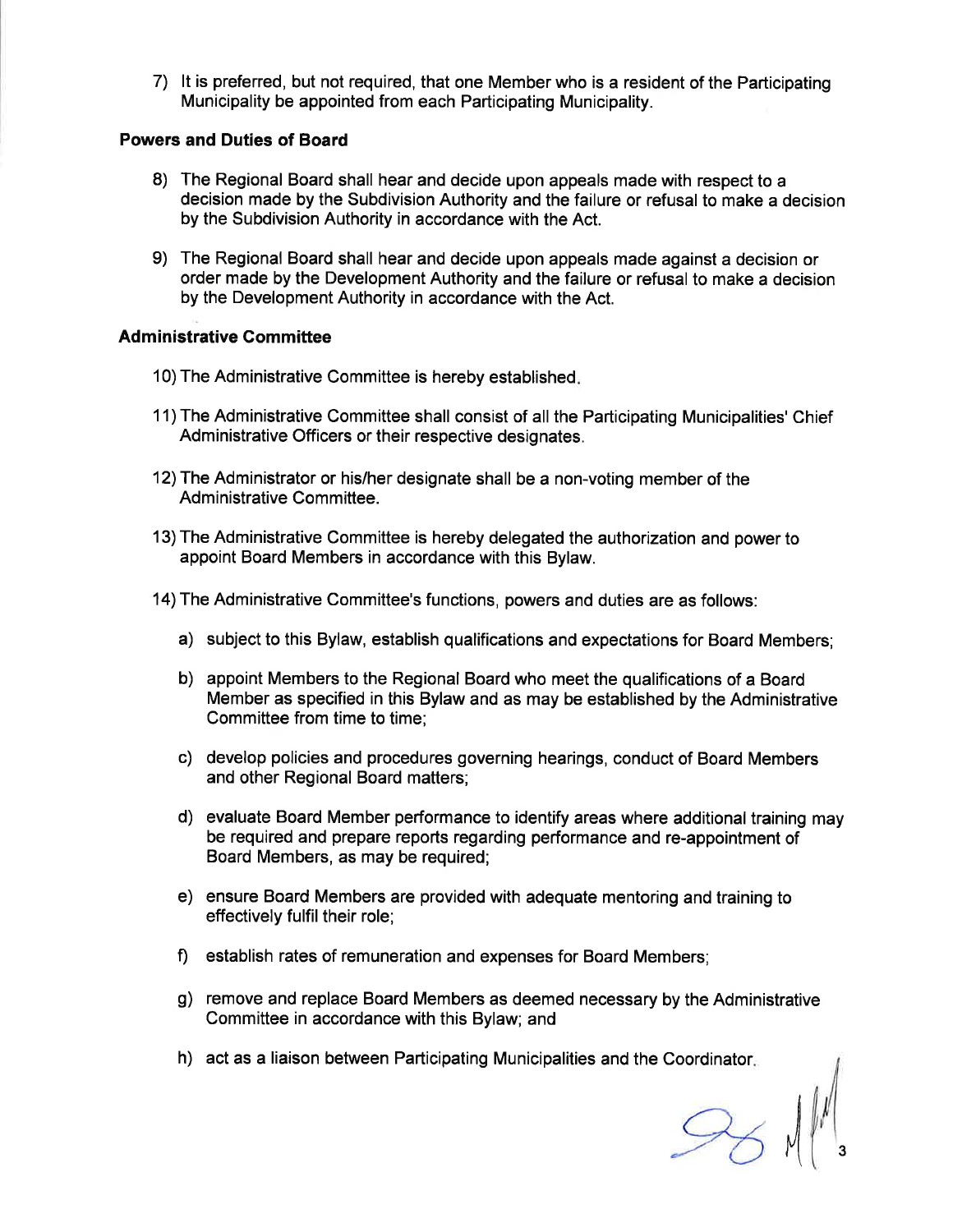- 15) The Administrative Committee shall meet on at least an annual basis and as often as deemed necessary by the Administrative Committee or as may be reasonably requested by the Coordinator.
- 16) The Administrative Committee shall conduct its meetings in accordance with the Act and may develop its own meeting procedure rules as it deems appropriate from time to time.
- 17) Quorum for a meeting of the Administrative Committee shall be five (5) Chief Administrative Officers or their respective designates together with the Administrator or his/her designate.
- 18) Decisions of the Administrative Committee shall be determined by a simple majority vote of those Chief Administrative Officers or their designate present at the meeting

#### Board Members

- 19)A Board Member shall not include:
	- a) an employee of any Participating Municipality,
	- b) a member of any Municipal Planning Commission, or
	- c) any person who carries out Subdivision or Development Authority powers, duties or functions on behalf of any Participating Municipality.
- 20) Board Members shall be not less than 18 years of age and it is preferred, but not required, that Board Members be a Resident of a Participating Municipality.
- 21) At least 50% of the Board Members shall be Residents of a Participating Municipality

#### Terms of Board Member Appointment

- 22) All Board Members shall be appointed for a two (2) or three (3) year term, at the discretion of the Administrative Committee, for the purpose of establishing a staggered expiration of terms amongst the Board Members.
- 23) The Administrative Committee may re-appoint a Board Member at the expiration of his/her term.
- 24) A Board Member may resign from the Regional Board at any time by providing written notice to the Administrator to that effect.
- 25) The Administrative Committee may remove a Board Member at any time if:
	- a) in the opinion of the Administrative Committee, a Board Member is not performing his/her duties in accordance with the Act, this Bylaw or the rules of natural justice.
	- b) a Board Member is absent for more than three (3) consecutive meetings of a Panel to which he/she has been assigned without reasonable cause, or
	- c) a Board Member has participated in a matter in which that Board Member has a Conflict of Interest, contrary to the provisions of this Bylaw.

 $\mathscr{D}_{\mathcal{C}}$ 

4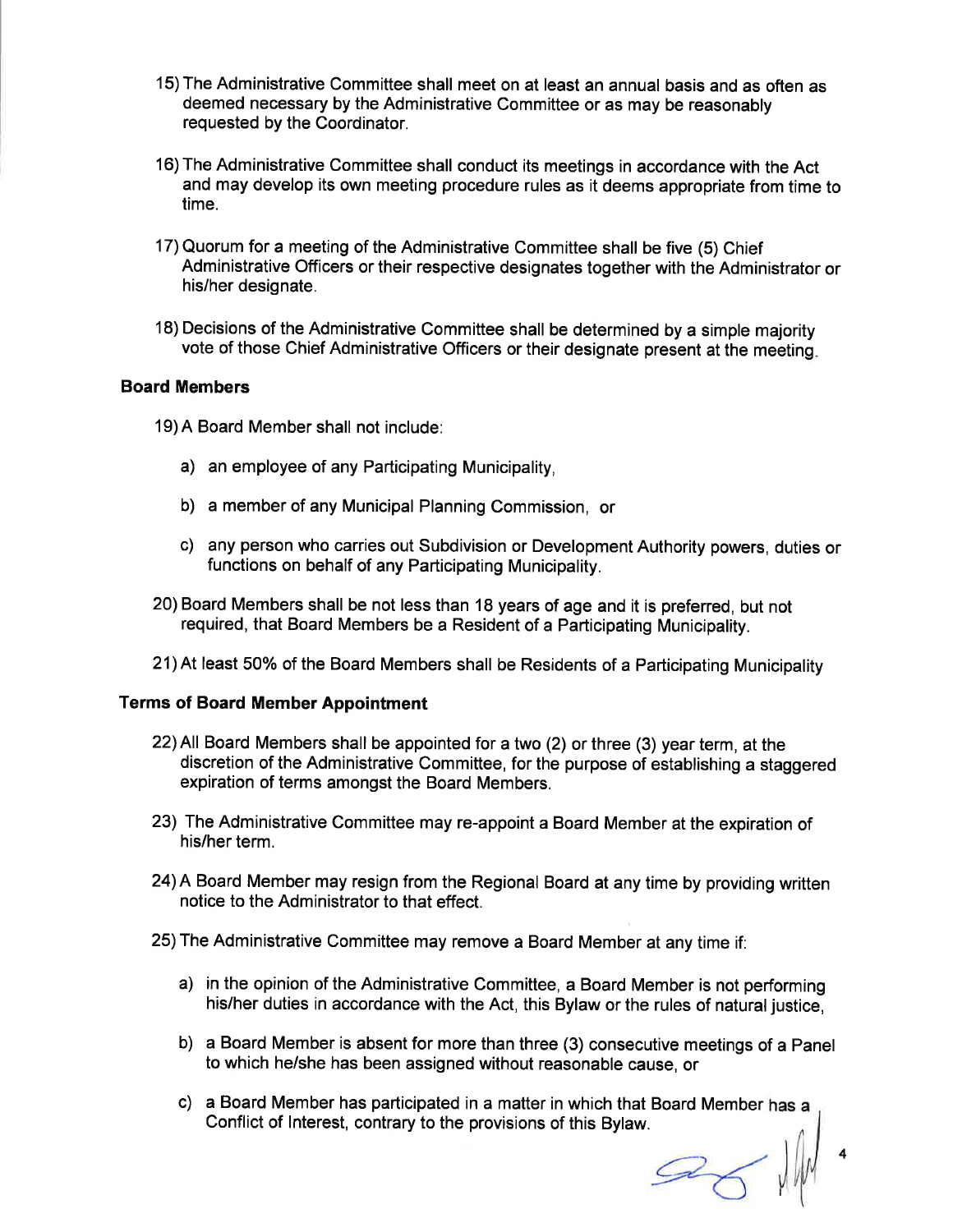- 26) Notwithstanding any vacancy in the membership of the Regional Board, the remaining Board Members may exercise and perform the powers and duties of the Regional **Board**
- 27)ln the event that a vacancy occurs on the Regional Board with more than one (1) year left in the Board Member's term, the Administrative Committee shall appoint a replacement Board Member within six (6) months of the notice of the vacancy and the person so appointed to fill such vacancy shall hold office for the balance of the period that his/her predecessor would have held the position of Board Member.
- 28) Upon being appointed as a Board Member, an individual must successfully complete the training as prescribed by the Act prior to participating in a Regional Board appeal hearing.

### Appointment and Duties of chair and vice-Ghair of the Regional Board

- 29) At its organizational meeting held in any calendar year, the Regional Board shall appoint a Chair and Vice-Chair from amongst the Board Members.
- 30) The Chair and Vice-Chair shall hold office for a period of two (2) years from the date of appointment.
- 31) The Chair, and in his/her absence, the Vice-Chair, shall:
	- a) preside at meetings of the Regional Board; and
	- b) serve as the Presiding Officer for a Panel hearing an appeal if the Chair or Vice-Chair is assigned to hear the appeal.
- 32) ln the absence of the Chair or Vice-Chair, the Board Members of every Panel hearing an appeal shall select a Presiding Officer from among themselves who shall:
	- a) preside over and be responsible for the conduct of the hearing;
	- b) vote on matters submitted to the Panel unless disqualified to do so; and
	- c) sign orders, decisions and documents issued by the Regional Board.

## Authorization of Appointment of the Clerk to the Regional Board

- 33) The position of Clerk of the Regional Board is hereby established to carry out the powers, duties and functions of a Designated Officer of the Municipality which shall be the powers, duties and functions of a Clerk prescribed by the Act.
- 34) The Administrator is hereby appointed into the position of Clerk to the Regional Board.
- 35) The Administrator is hereby authorized to appoint one or more Clerks of the Regional Board.

 $\mathcal{B}_{6}$ 5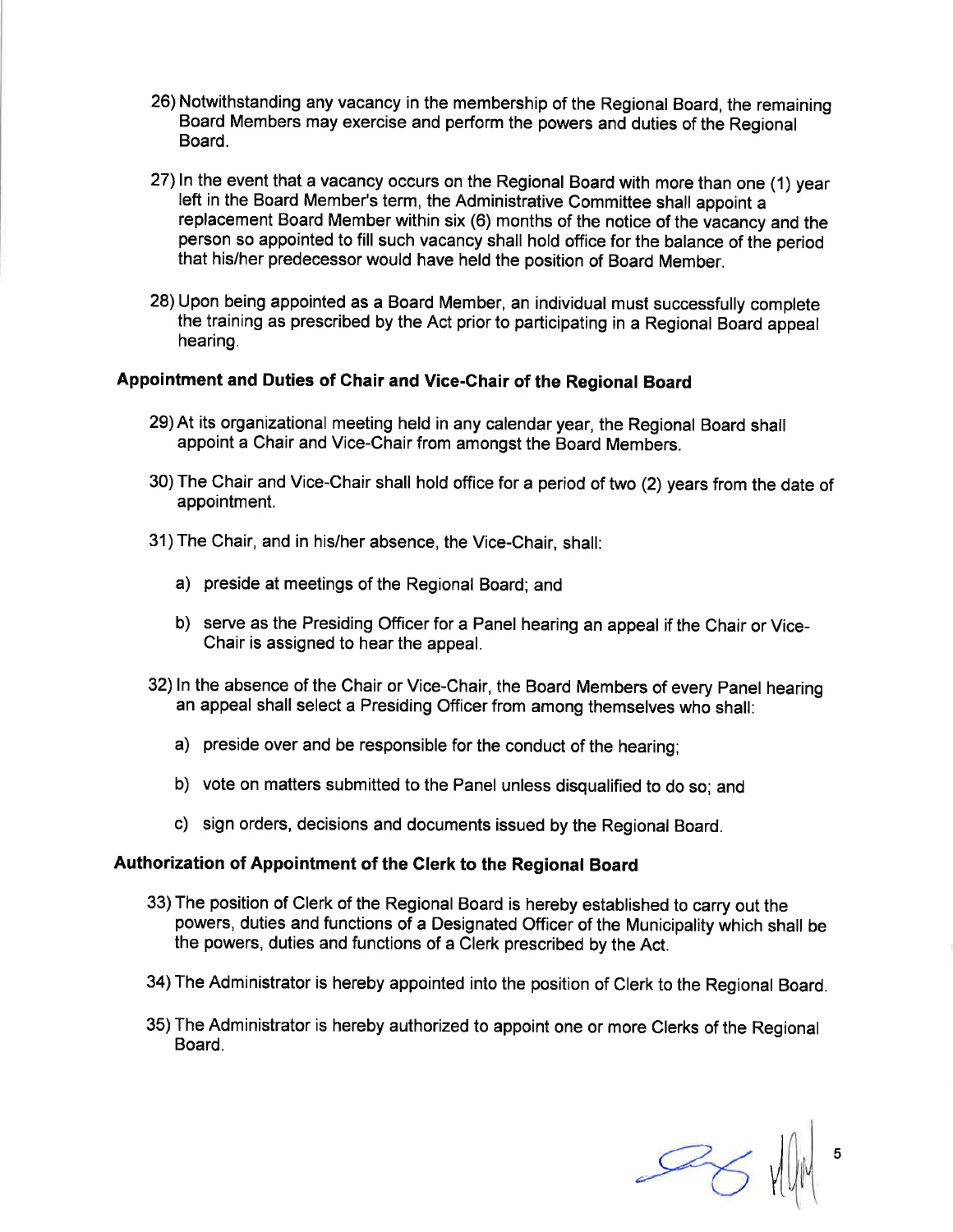### Glerk of the Regional Board

- 36) The Clerk of the Regional Board shall provide administrative and logistical support to the Regional Board in accordance with the Act and shall:
	- a) not have a vote in any proceedings of the Regional Board;
	- b) give at least five (5) days written notice of a hearing of an appeal to:
		- i) in the case of an appeal against an order, decision or a failure to make a decision by a development authority, the parties indicated in the Act; and
		- ii) in the case of an appeal against a decision or a failure to make a decision by the subdivision authority, the parties indicated in the Act;
	- c) notify Board Members of the meetings of the Regional Board, including hearings;
	- d) prepare and maintain a file of written minutes of the business transacted at all meetings, including hearings, of the Regional Board;
	- e) for each Regional Board appeal hearing, record and issue a decision of the Regional Board and its findings, with reasons, to all affected parties in accordance with the Act;
	- f) obtain legal counsel to advise the Regional Board when required;
	- g) be authorized to sign on behalf of the Regional Board any order, decision, approval, notice, or any other thing made, given or issued by the Regional Board; and
	- h) undertake such other duties as the Regional Board may require.

### Filing an Appeal

- 37) A party may appeal to the Regional Board in accordance with the Act.
- 38) A notice of appeal is deemed to be filed with the Regional Board on the date that all information requirements related to a notice of appeal prescribed in the Act and the applicable appeal fee are received by the Clerk within the time period for filing a notice of appeal prescribed in the Act.

### Establishment of Board Panels for lndividual Hearings

- 39) Where a matter has been appealed to the Regional Board, the following Panels may be established at the discretion of the Administrator in consultation with the Chief Administrative Officer of the Participating Municipality in which the appeal was filed.
	- a) a Panel consisting of three (3) Board Members; or
	- b) a Panel consisting of five (5) Board Members.
- 40) Board Members from one (1) municipality may not form the majority of any Panel hearing an appeal.

 $\mathcal{S}$  with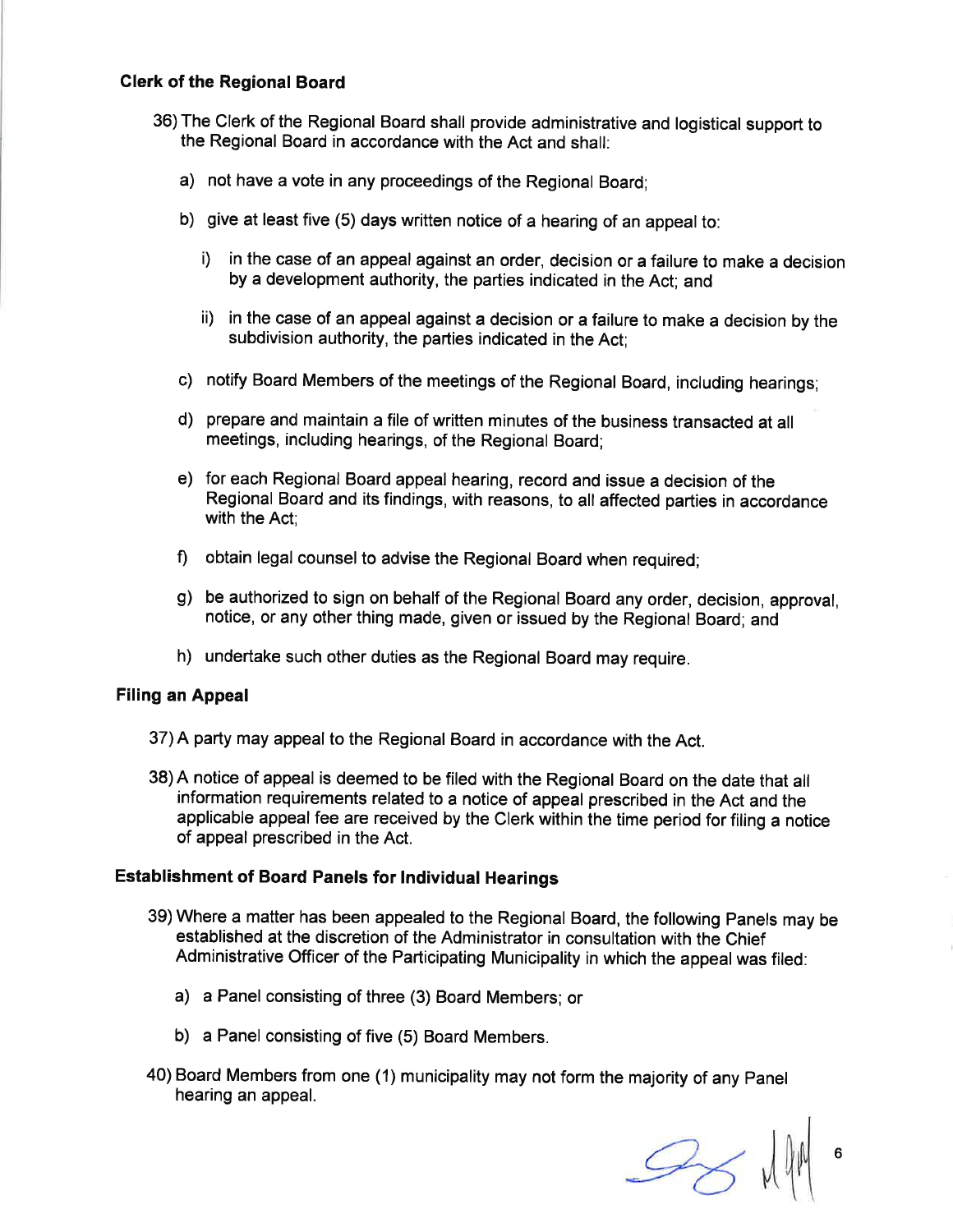- 41) lt is preferred, but not required, that a Board Member appointed from a Participating Municipality sit on the Panel hearing an appeal involving that Participating Municipality
- 42) A Panel shall not have more than one Board Member who is a councillor.
- 43) A decision of a Panel is the decision of the entire Regional Board.

### Appeal Hearings

- 44) Within thirty (30) days of receiving written notice of an appeal that is filed in accordance with the provisions of the Act, the Regional Board shall hold a public hearing to hear an appeal from:
	- a) a decision of a Subdivision Authority or Development Authority;
	- b) a Subdivision Authority or Development Authority's refusal or failure to make <sup>a</sup> decision within the time allowed for a decision established in the Act; or
	- c) an order issued by a Development Authority.
- 45) The hearings of the Regional Board shall be in public, but the Regional Board may at any time recess and deliberate and make its decisions in private.
- 46) The Regional Board shall hear all those persons from whom it is required to hear by the applicable provisions of the Act.
- 47) A request for adjournment of a hearing may be granted at the discretion of the Regional Board, but any adjournment must be to a specific time and date.
- 48) The Regional Board may adjourn an appeal hearing to a specific time and date upon its own volition to request technical information, legal opinions, or other information desired by the Regional Board.
- 49) Upon conclusion of a hearing, the Regional Board shall deliberate and reach its decision in private and in doing so shall determine an appeal in accordance with the provisions of the Act.
- 50) Audio and/or video recordings of hearings may be made by the Clerk. No other recordings of appeal hearings shall be permitted. Recordings of appeal hearings, if made, shall be retained for at least six (6) months following the adjournment of the hearing and after that time may be destroyed subject to legal and/or legislative requirements.

### Quorum and Voting at Hearings

- 51) A quorum of the Regional Board shall be as follows
	- a. two (2) Board Members for a panel of the Regional Board consisting of three (3) Board Members; and
	- b. three (3) Board Members for a panel of the Regional Board consisting of five (5) Board Members.

 $33$   $11$ 7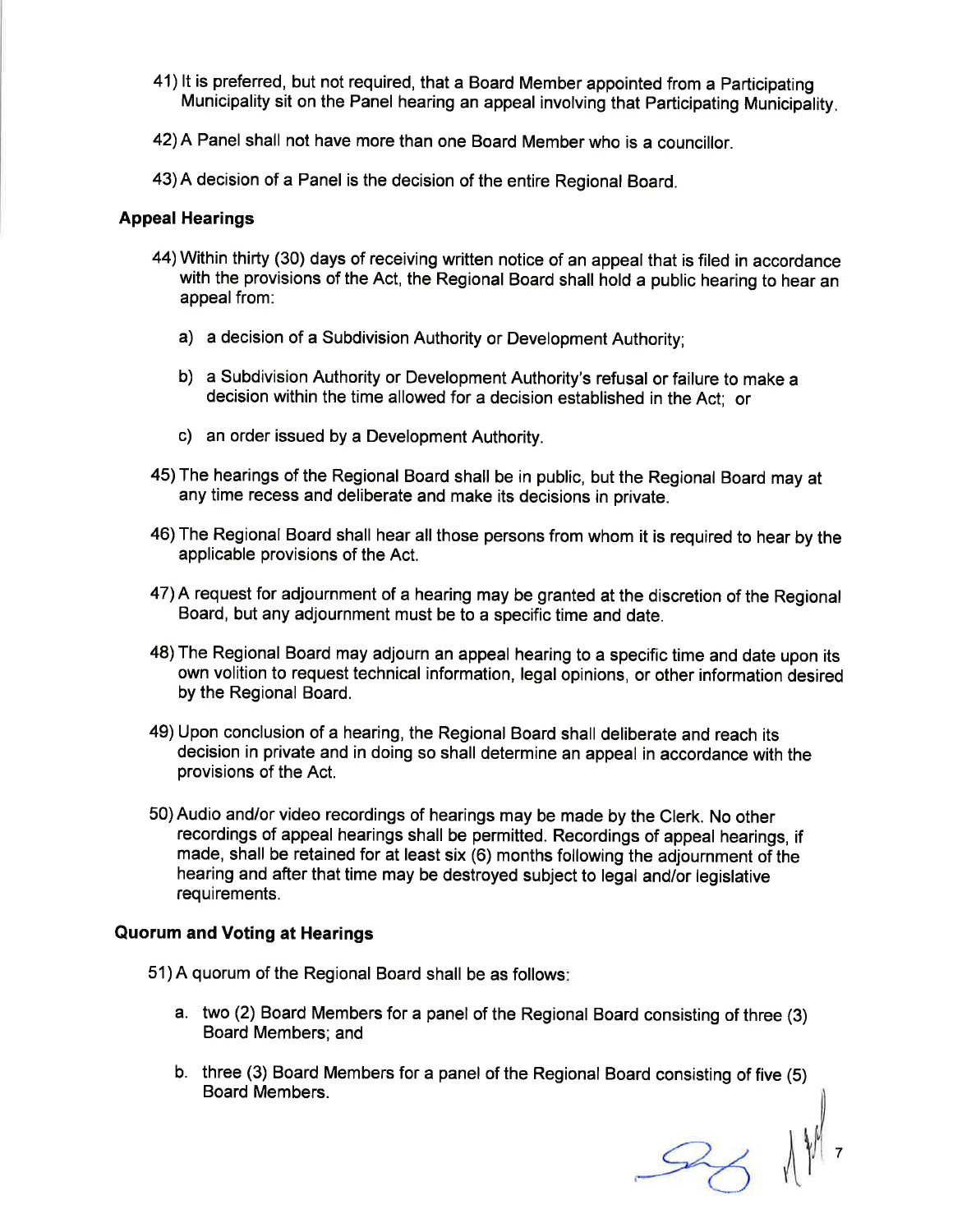- 52) All Board Members must vote on all matters before the Regional Board unless a Board Member declares a Conflict of lnterest.
- 53) Where a Board Member of a Panel hearing an appeal absents or declares a Conflict of lnterest, the clerk may appoint a replacement Board Member to the panel.
- 54) Only those Board Members present at the entire hearing of an appeal shall be able to vote on the appeal, provided those Board Members voting form a quorum.
- 55) The majority vote of those Board Members present and voting constitutes the decision of the Panel and Regional Board.
- 56) ln the event of a tie vote, the appeal shall be deemed to be denied.

#### Rules of Order

- 57) The Regional Board shall conduct appeal hearings in accordance with:
	- a) the provisions of the Act and related Regulations;
	- b) the principles of natural justice and procedural fairness; and
	- c) the policies and procedures established by the Administrative Committee.

#### Gonflict of lnterest

- 58) Where a Board Member is of the opinion that he/she may have a Conflict of lnterest in respect of a matter before the Board, the Board Member shall absent him/herself from the Regional Board proceedings while that matter is being discussed. Prior to leaving the meeting, the Board Member shall:
	- a) declare that he/she has a Conflict of lnterest; and
	- b) describe in general terms the nature of the Conflict of lnterest.
- 59)All Board Members are bound to adhere to and comply with the Pecuniary lnterest provisions of the Act.
- 60) The Clerk shall cause a record to be made in the hearing minutes of the Board Member's absence and reasons for it.

### Notice of Decisions and Record of Hearing

- 61) After the conclusion of an appeal hearing, the Clerk shall
	- a) under the direction of the Presiding Officer, prepare the decision or order of the Regional Board and the reasons for the decision in compliance with the Act; and
	- b) arrange for the order or decision of the Regional Board to be signed and distributed in accordance with the requirements of the Act.
- 62) The Regional Board shall issue its decision in writing, together with reasons for the decision, within fifteen (15) days of the conclusion of a hearing

 $334$ 8